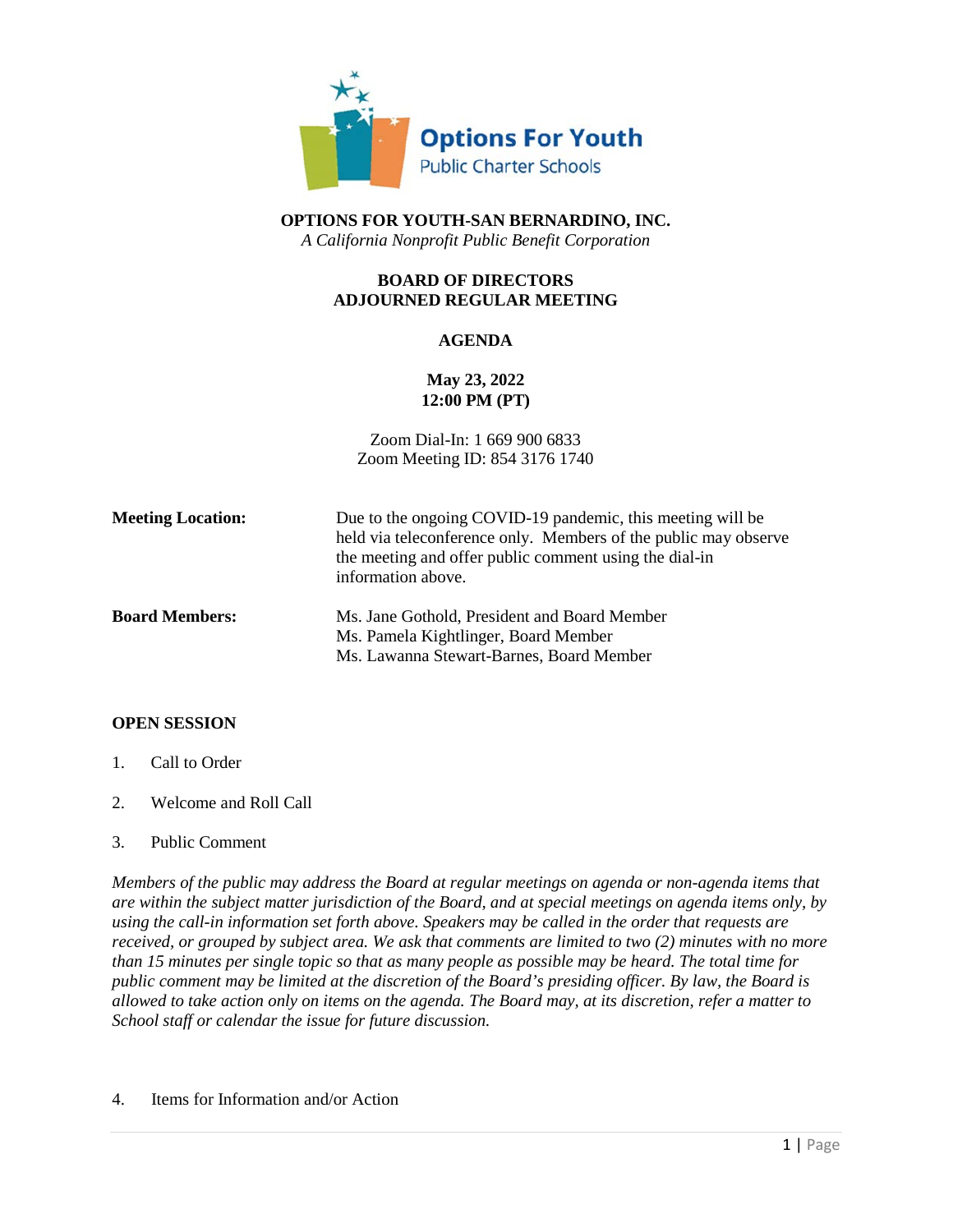### **A. Approval of OFY-SB Resolution 2122-09**

A.1 OFY-SB Resolution 2122-09 Resolution Finding That the Proclamation State of Emergency Continues to Impact the Ability to Meet Safely in Person and Declaring That the Board of Directors of Options For Youth-San Bernardino, Inc. Will Continue to Meet Remotely in Order to Ensure the Health and Safety of Attendees (Res. 2122-09)

The Board will review and consider approval of the OFY-SB Resolution 2122-09 Resolution Finding That the Proclamation State of Emergency Continues to Impact the Ability to Meet Safely in Person and Declaring That the Board of Directors of Options For Youth-San Bernardino, Inc. Will Continue to Meet Remotely in Order to Ensure the Health and Safety of Attendees (Res. 2122-09).

### **B. Consent Agenda**

*All items listed under Consent Agenda are considered by the Board to be routine and consistent with approved policies and practices of the Charter School. The Board will be asked to approve all of the Consent Agenda items by a single vote unless requested by a Board member to be discussed and considered for action separately.*

B.1 Minutes of January 21, 2022 B.2 Minutes of March 24, 2022 B.3 OFY-SB Report of Charter Services Agreements

### **C. Information Item(s)**

| C.1 OFY-SB Charter Update                                                                                                                                                | The Board will receive the OFY-SB Charter Update.                                                                                                                                         |
|--------------------------------------------------------------------------------------------------------------------------------------------------------------------------|-------------------------------------------------------------------------------------------------------------------------------------------------------------------------------------------|
| C.2 OFY-SB School Plan for Student<br>Achievement (SPSA) / Comprehensive School<br><b>Improvement (CSI)</b> Evaluation Progress Goal<br>Update for Fiscal Year 2021-2022 | The Board will receive the OFY-SB School Plan for<br>Student Achievement (SPSA) / Comprehensive<br>School Improvement (CSI) Evaluation Progress<br>Goal Update for Fiscal Year 2021-2022. |
| C.3 OFY-SB Update on Action Taken Under the<br>COVID-19 Resolution (1920-06)                                                                                             | The Board will receive the OFY-SB Update on<br>Action Taken Under the COVID-19 Resolution<br>$(1920-06).$                                                                                 |
| C.4 OFY-SB Financial Update                                                                                                                                              | The Board will review the OFY-SB Financial<br>Update.                                                                                                                                     |
| D. Action Item(s)                                                                                                                                                        |                                                                                                                                                                                           |
| D.1 OFY-SB Budget for Fiscal Year 2022-2023                                                                                                                              | The Board will review and consider approval of the<br>OFY-SB Budget for Fiscal Year 2022-2023.                                                                                            |
| D.2 OFY-SB Internal Revenue Service Form 990<br>and California Franchise Tax Board Form 199<br>for Fiscal Year 2020-2021                                                 | The Board will review and consider approval of the<br>OFY-SB Internal Revenue Service Form 990 and<br>California Franchise Tax Board Form 199 for Fiscal<br>Year 2020-2021.               |